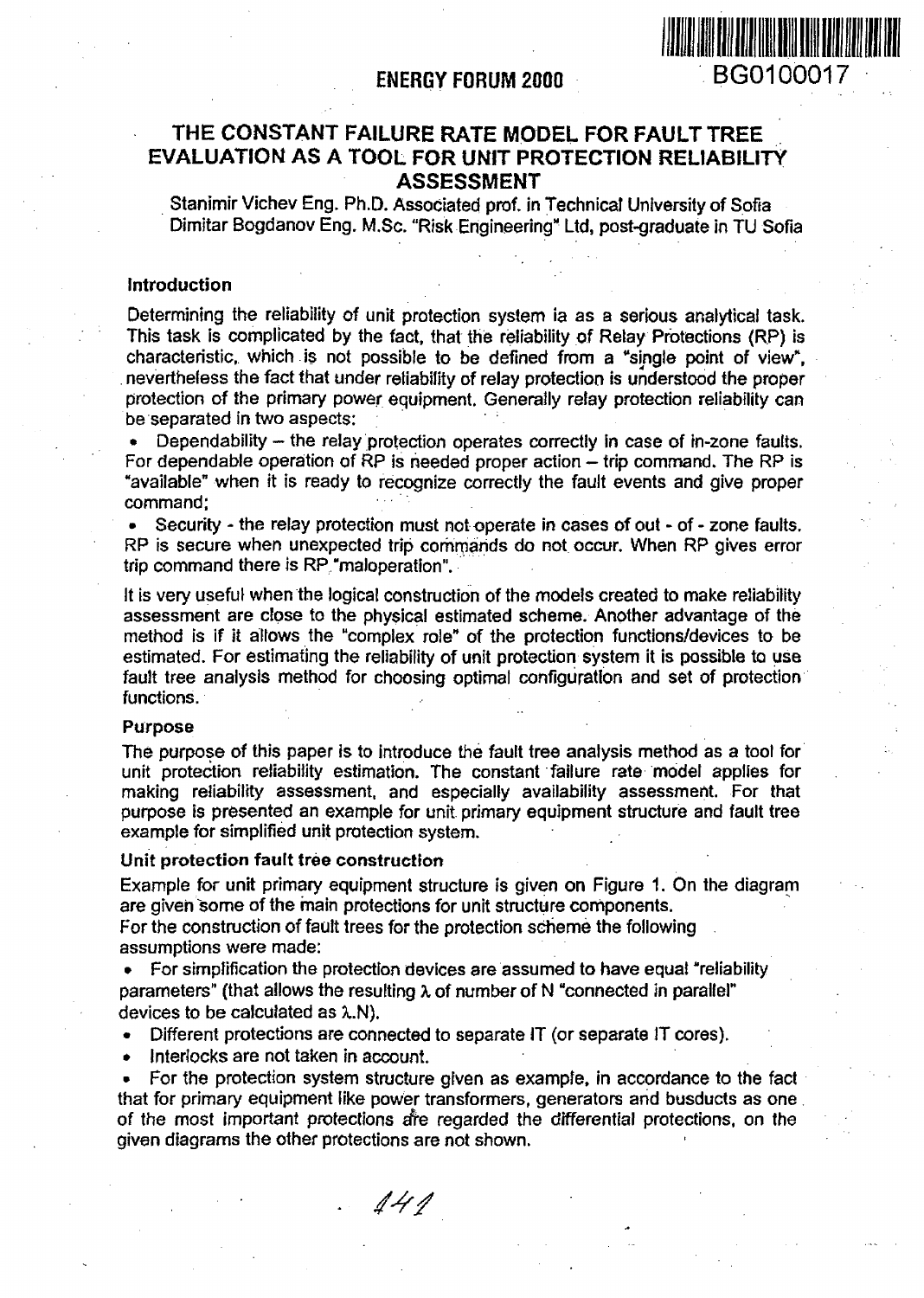• On the unit diagram, and in the fault trees are included the breakers, and the protection functions (Breaker Failure Protection) connected with them.

On Figure 2 is given fault tree for the scheme on Figure 1, with the assumption that in the unit is installed one protection system. On Figure 3 is given fault tree for the scheme on Figure 1, with the assumption that there are installed "in parallel" two equal protection systems. The idea of the given as simplified example protection structure is that every component of the primary equipment has it's "own" protection, the whole unit has one redundant protection (unit diff. protection), and there is one protection which covers external and some internal faults (distance protection).

The fault tree can be constructed by different approaches:

• To estimate the reliability of unit protection "in general". In this case the parameter N included in the fault trees gives the total number of protection relays concerning unit equipment, excluding the overall redundant protections - in this example such role have the unit differential protection and the unit distance protection. In this way can be obtained approximate results for reliability, due to the fact that protection devices have principally different (not covering each other) functions and principles. This approach can be used mostly for availability assessment of the protection system as one complete assembly. The fault trees on Figures 2 and 3 are  $21$  Unit  $01802$ constructed in this way.

• To estimate the reliability "in detail".

In this case the parameter N gives the number of protections concerning certain fault in a particular component of unit structure (For instance phase to phase short circuit in unit transformer). For this purpose different fault trees have to be constructed for different possible faults. In this way a complex result can be obtained to estimate the impact of each protection on the reliability in



Q\* - The switchyard breakers are not shown on the figure

Fig. 1 Unit protection structure

 $142$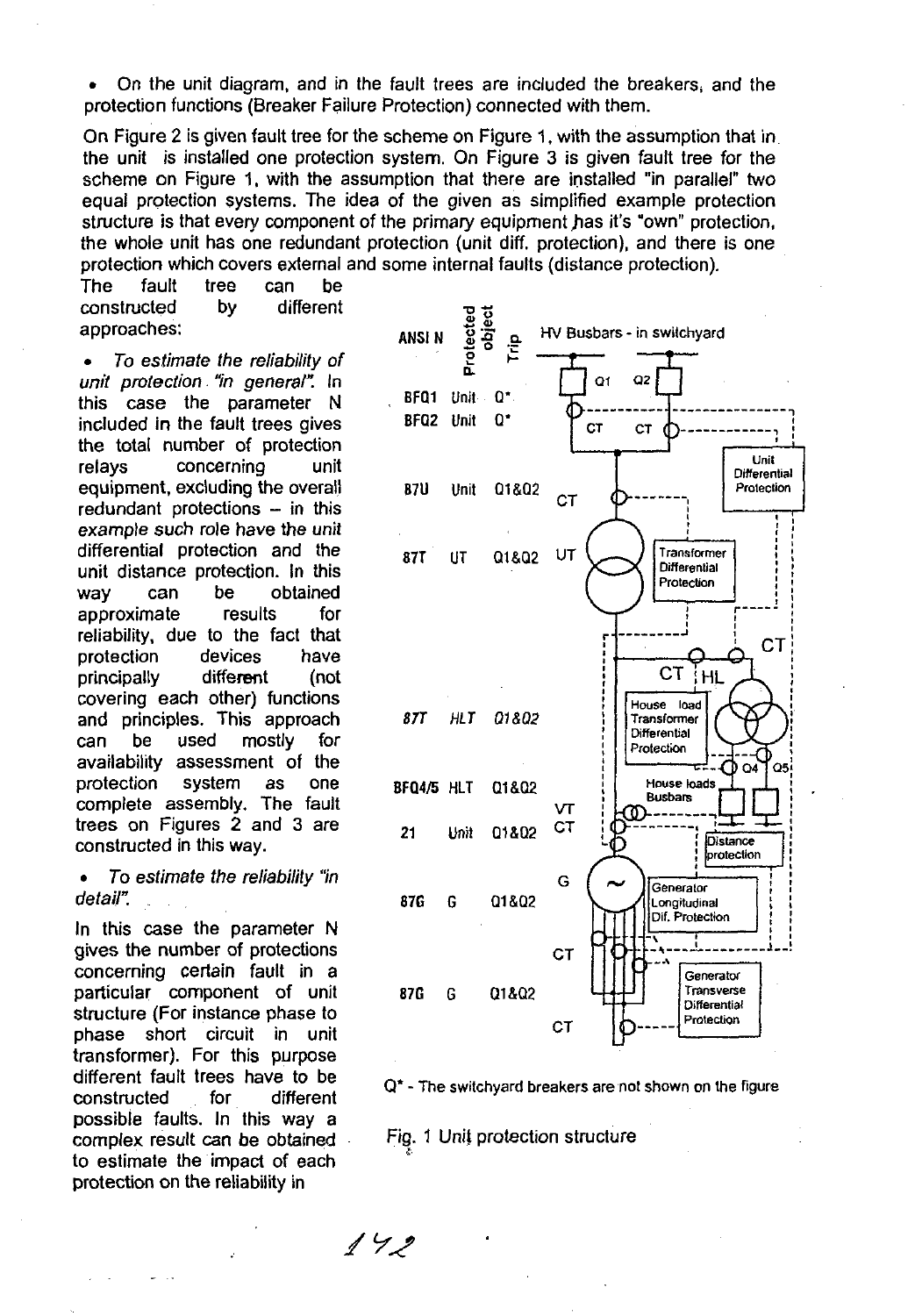

Fig 2. Fault tree for case of one protection system installed on the unit



Fig. 3. Fault tree for case of two protection systems installed on the unit

 $143$